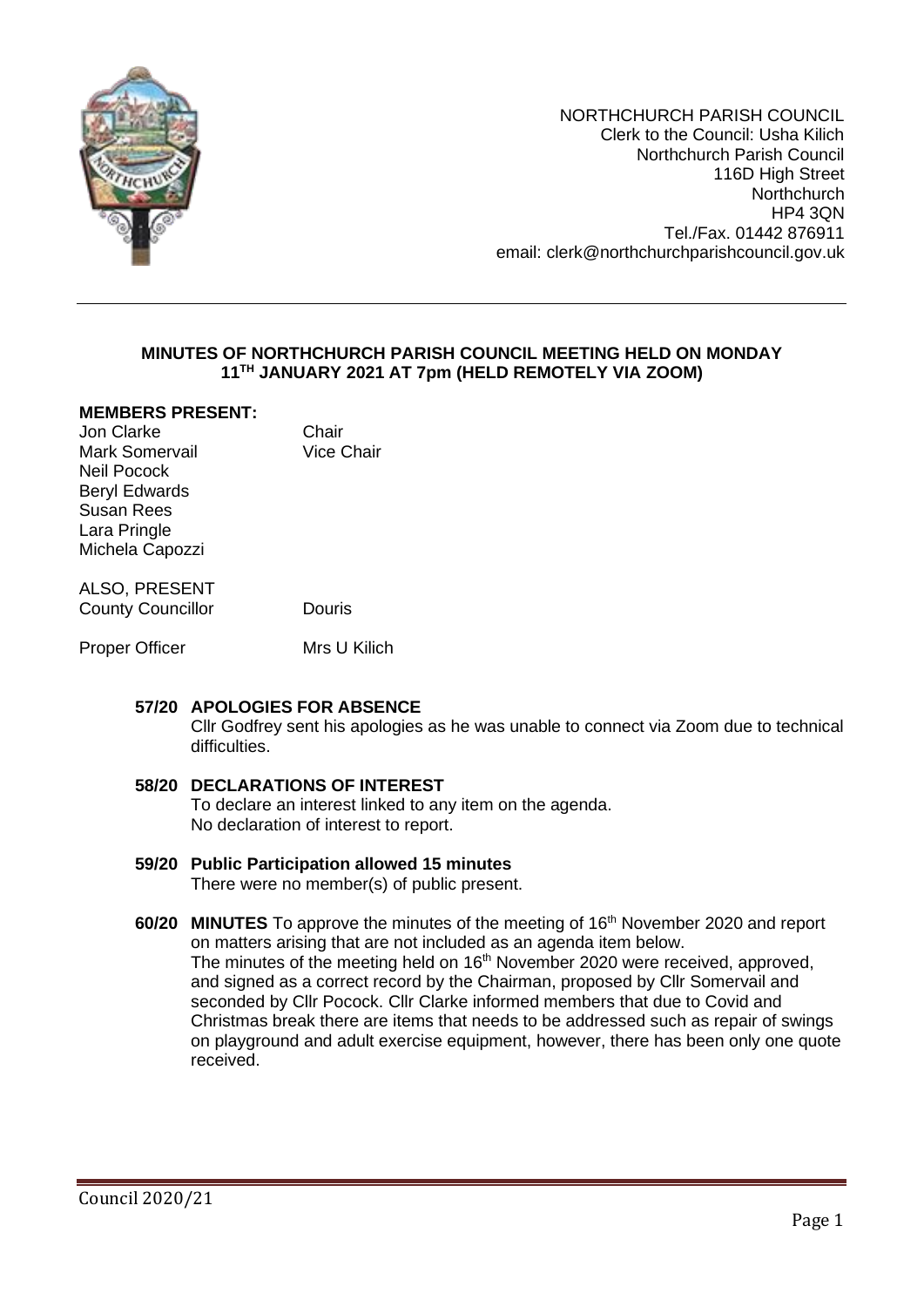## **61/20 REPORT FROM BOROUGH/COUNTY COUNCILLORS**

To receive a report from County and Borough Councillor

Report from County Cllr Douris on the following;

- (a) The opening of Robertson House in Stevenage is used as vaccination hub for Covid, this is the first one of the seven to be carried out. Cllr Douris also reported that an enormous pressure has been put on schools as the number of pupils attending school from those "critical workers" has increased, at the same time teachers are carrying out remote learning. Nurseries will remain open as per governments instructions.
- (b) Free school meal over the Christmas period were a success, the scheme will also operate during February 2021 half term.
- (c) There has been a roll out of lap tops across the County, St Mary's school have asked for two lap tops and order has been placed.
- (d) Berkhamsted and Tring libraries are operating for Ready Reads.
- (e) Cllr Douris advised that a quote has been requested to cut back the hedge on the footpath opposite the Recreation Ground. Cllr Douris informed council members that there is no fund available in his Locality Budget, should NPC wish to move forward with this, it will be down to NPC to bear the cost. It is estimated the project will be in the region of £350/£400. Cllr Capozzi confirmed she has been in contact with Highways on the subject.

Report from Borough Cllr Pringle on the following;

- (a) Cllr Pringle informed members that there is a consultation on Local Plan on  $13<sup>th</sup>$ January 2021 which everyone is invited to attend. Cllr Pringle informed members that she has written to two MPs on the subject of Local Plan. Cllr Pringle suggested in holding an emergency meeting to discuss the subject further. DBC have applied extension for Local Plan which is 28<sup>th</sup> February 2021.
- (b) Cllr Pringle asked Cllr Douris whether he would advise elderly people in Northchurch to travel to a library, to which Cllr Douris suggested he would advise residents of Northchurch to stay home and stay safe, residents should not travel to a library as this does not class as "essential journey".

#### **62/20 Clerk's Report – information circulated to members**

- HCC Vulnerable adults in Hertfordshire Safeguarding Adults Digital Conference link shared
- HCC Your Connected Life Promotion 24/11/2020 aims to help people who are isolated to connect to their communities during Covid
- Asset of Community Value re George and Dragon the application for ACV was rejected for not having substantial information. The Clerk will write to DBC Legal Team.
- HCC Specialist Resource Provision Longdean School a proposal from HCC to open a Specialist Resource Provision at Longdean School.
- Removal of bin by DBC Cllr Rees informed members that she saw the bin being used Christmas 2019, so it was not removed "years ago" as stated by DBC. The Clerk to respond to Laurence Coleman's (DBC Clean Safe & Green) to have the bin removed re-installed.